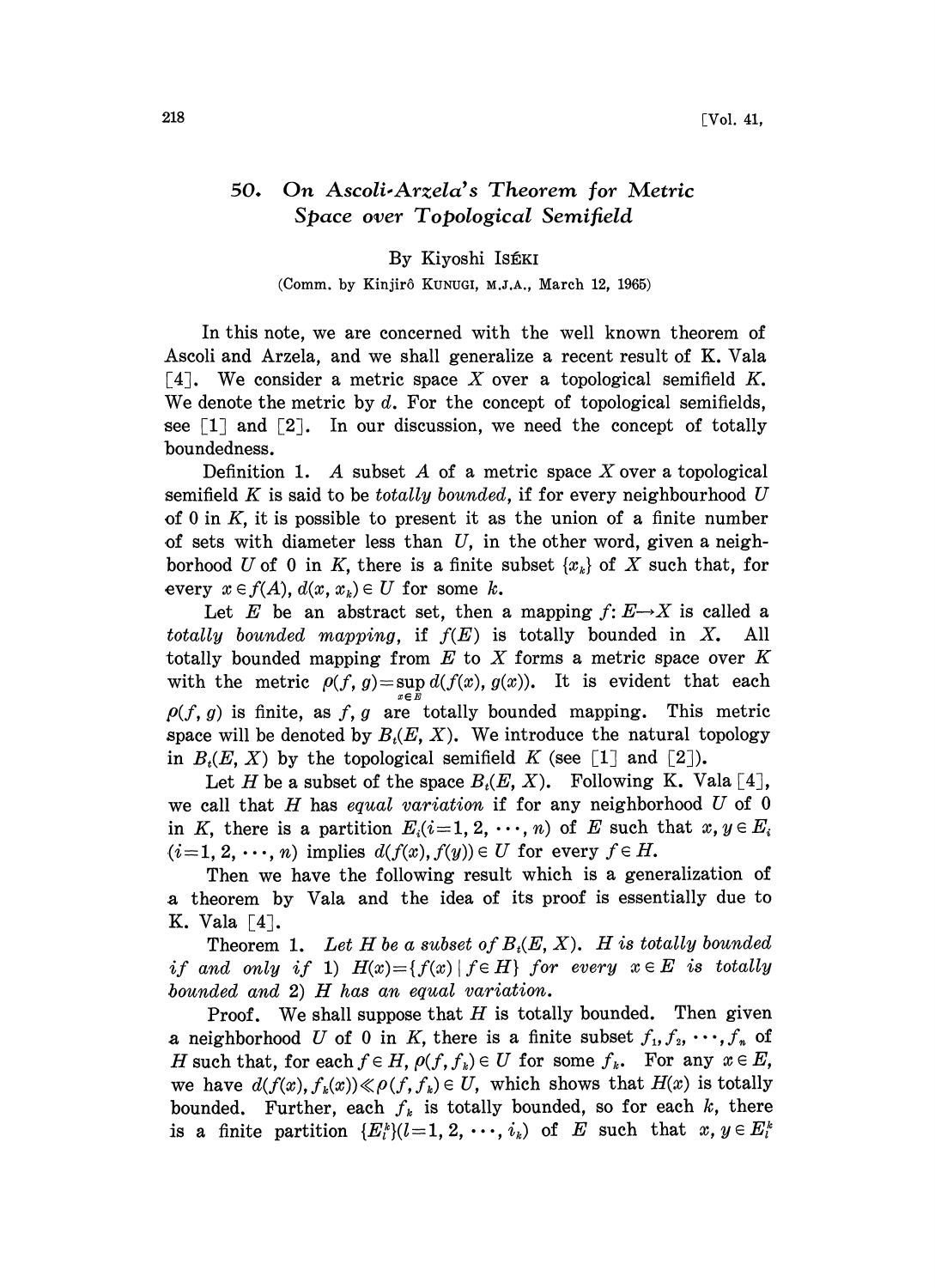No. 3 Ascoli-Arzela's Theorem for Metric Space over Topological Semifield 219

implies  $d(f_k(x), f_k(y)) \in U$ . Consider the mixed partition  $\{E_m\}$  of E by  ${E}_{i}^{k}$ . Then  $E_{m}$  is the form of  $E_{l_1}^1 \cap E_{l_2}^2 \cap \cdots \cap E_{l_k}^k \cap \cdots \cap E_{l_n}^n$ . For any f and  $x, y \in E_m$ , then  $\rho(f, f_k) \in U$  for some k, and

$$
d(f(x),f(y))\!\ll\! d(f(x),f_k(x))
$$

$$
+d(f_k(x),f_k(y))+d(f_k(y),f(y))\in U+U+U.
$$

Hence  $H$  has an equal variation.

Conversely, we shall suppose that  $H$  satisfies the conditions 1) and 2). Let U be a neighborhood of 0 in  $K$ . By the condition 2), then there is a finite partition  $E_1, E_2, \cdots, E_n$  of E such that  $x, y \in E_k$ implies  $d(f(x), f(y)) \in U$  for every  $f \in H$ . Take an element  $x_k \in E_k$ , then, by the condition 1),  $H(x_k)$  is totally bounded in X. Therefore, for each k, there is a partition  $H_i^k(l=1, 2, \dots, i_k)$  of H such that  $f, g \in H_i^k$  implies  $d(f(x_k), g(x_k)) \in U$ . Let  $\{H_m\}$  be the mixed partition of H be  $\{H_i^k\}$ , if  $f, g \in H_{m} = H_{i_1}^1 \cap H_{i_2}^2 \cap \cdots \cap H_{i_k}^k$ , then  $f, g \in H_i^k$  and we have, for each  $x$ ,

$$
d(f(x), g(x)) \ll d(f(x), f(x_k))
$$

 $+d(f(x_k), g(x_k)) + d(g(x_k), g(x)) \in U + U + U.$ 

This shows that the diameter of each  $H_m$  is sufficently small, hence  $H$  is totally bounded. Therefore the proof is complete.

To give the other formulation, we shall consider the quasiuniformly convergence of a (directed) sequence  ${f_a}$  (see R. G. Bartle [3], p. 37). Let  $\{f_{\alpha}\}\$ be a sequence on E to X.

Definition 2. A sequence  ${f_{\alpha}}$  is said to be converge to  $f_0$  quasiuniformly on E if  $f_a(x) \rightarrow f_0(x)$  on E and if, for each U of 0 in K and  $\alpha_0$ , then there is a finite set of indices  $\alpha_1, \alpha_2, \cdots, \alpha_k > \alpha_0$  such that for each  $x \in E$  at least one of the following inequalities is true:

$$
d(f_{a_i}(x), f_0(x)) \in U.
$$

The concept of uniformly convergences is introduced by the usual way. We shall prove the following theorem which is <sup>a</sup> generalization of Arzela's theorem.

Theorem 2. If a sequence  $\{f_{\alpha}\}\$  of continuous functions on a compact space E converges to <sup>a</sup> continuous function, then the convergence is quasiuniform on  $E$ . On the other hand, if the sequence  ${f_{\alpha}}$  converges quasiuniformly on any topological space E, then the limit is continuous on E.

Proof. Let  $f_0$  be the limit of  $\{f_\alpha\}$ . First, if  $f_0$  is continuous on E, then for any neighborhood U of 0 in K, index  $\alpha_0$  and  $x_0 \in E$ , there is an  $\alpha = \alpha(x_0) > \alpha_0$  such that  $d(f_\alpha(x_0), f_\beta(x_0)) \in U$ . Put

$$
V(x_0) = \{x \mid d(f_a(x), f_0(x_0)) \in U\},\
$$

then  $V(x_0)$  is an open set containing  $x_0$ , since  $f_0$  and  $f_\alpha$  are continuous. E is compact, then we can find a finite set  $\{\alpha(x_i)\}(i=1, 2, \dots, n)$  of indices which satisfies the condition of quasiuniformly convergence.